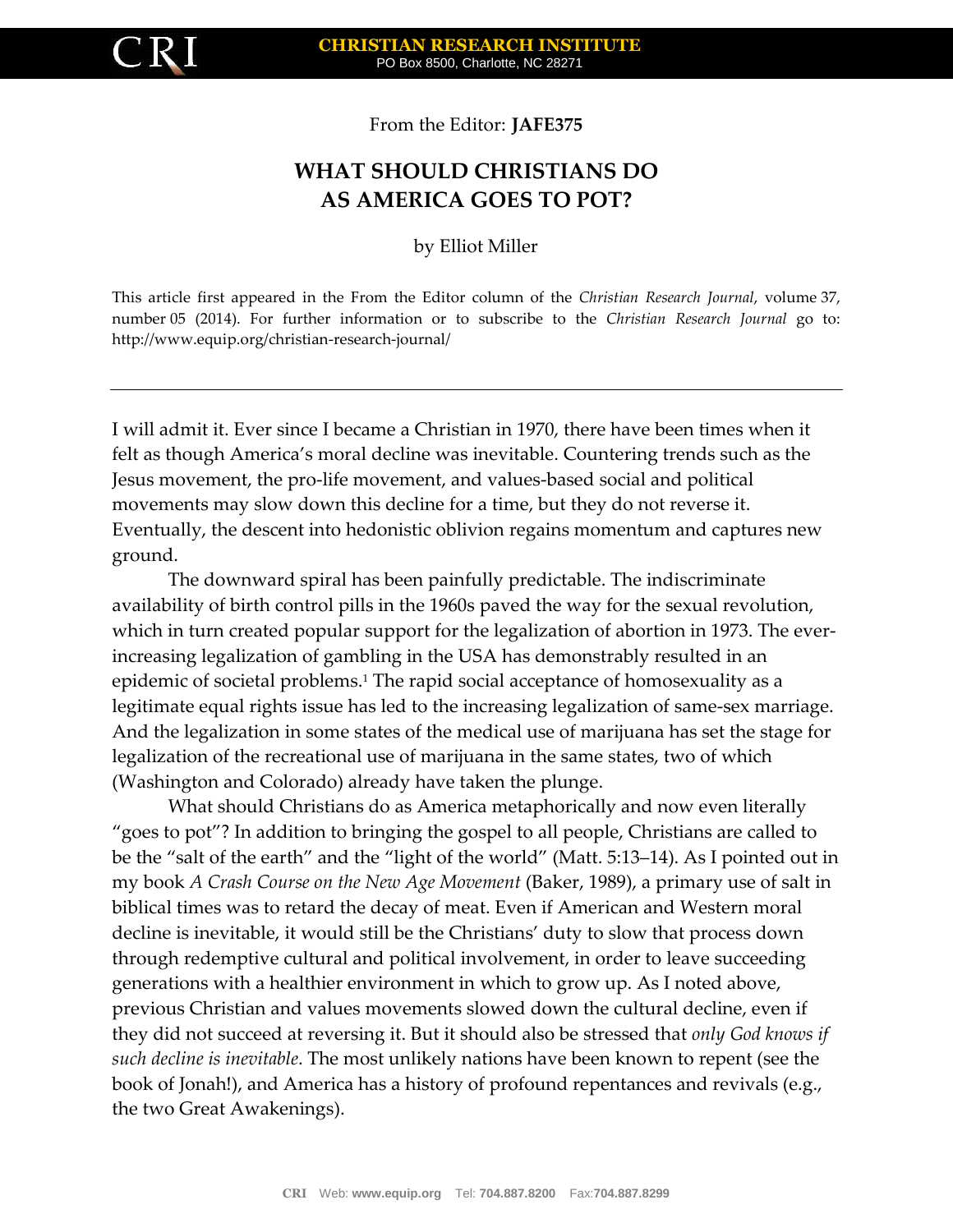Of all the moral issues confronting Christians at the present, perhaps none is more pressing than getting out the vote on November 4 in the states of Florida, Alaska, and Oregon as well as in the U.S. territory of Guam, Washington, DC, and fourteen Michigan cities. Floridians and Guamanians will vote on whether to legalize medical marijuana while all the other ballot initiatives pertain to legalizing the recreational use of pot. Public polling shows majority support for all of these initiatives, but not overwhelmingly so in every case. For example, in Florida as of late September, support has dwindled to 53 percent, and 60 percent is required for passage. If enough Christians turn out on Election Day, it could make a difference in at least some of these states.

Why should Christians oppose legalizing marijuana? Medical marijuana is, of course, the more challenging ethical issue. I watched both of Sanjay Gupta's CNN specials on medical marijuana and brushed away tears as I followed the stories of toddlers Charlotte Figi and Vivian Wilson, whose little bodies were being ravaged by daily, even hourly, grand mal seizures that only medical marijuana seemed able to arrest.

Fortunately, as Gupta himself notes, for sufferers of "everything from chronic pain to lupus, to Crohn's disease, and epilepsy" there is a marijuana strain low in tetrahydrocannabinol (THC—the psychoactive agent in marijuana) and high in cannabidiol (CBD—the chief therapeutic agent in marijuana) now available in Colorado and being made available elsewhere. Already legal in Florida and other states, this variety of medical marijuana, named Charlotte's Web (for Charlotte Figi), is not smoked and does not make one high, and thus is perfectly suitable for small children and any other person with a valid medical need for CBD.

So if the need here is medical, why would we not simply use Charlotte's Web or develop further strains of marijuana similar to it that can be properly prescribed and dosed for a patient's need and do not need to be self-medicated by the patient in the form of rolled and lit reefers, inhaled and held in the lungs until the telltale buzz is achieved? Even if we grant that certain conditions, such as multiple sclerosis and the nausea resulting from chemotherapy and AIDS, require greater concentrations of THC for effective treatment, why can't delivery systems such as pills or syringes be devised that allow the dosage to be measured precisely by medical professions? Why encourage patients instead to participate in reefer culture through regular visits to marijuana dispensaries to purchase "weed" and the paraphernalia necessary to smoke it, and to subject their lungs to carcinogens? For a more detailed and authoritative critique of the case for medical marijuana, please see this issue's cover feature by Dr. Richard Poupard.

I have never doubted that medical marijuana advocates who insist on the need for patients to consume the drug in the same manner as recreational users do have a larger, nonmedical agenda. They aim to establish marijuana as a growth industry in given cities and states and to break down political and social resistance to its legalized, recreational use. With the legalization of recreational marijuana use in Colorado and Washington, this strategy has been fully documented.<sup>2</sup> It also clearly can be discerned by perusing the website of Marijuana Policy Project, the main activist group working to legalize marijuana.3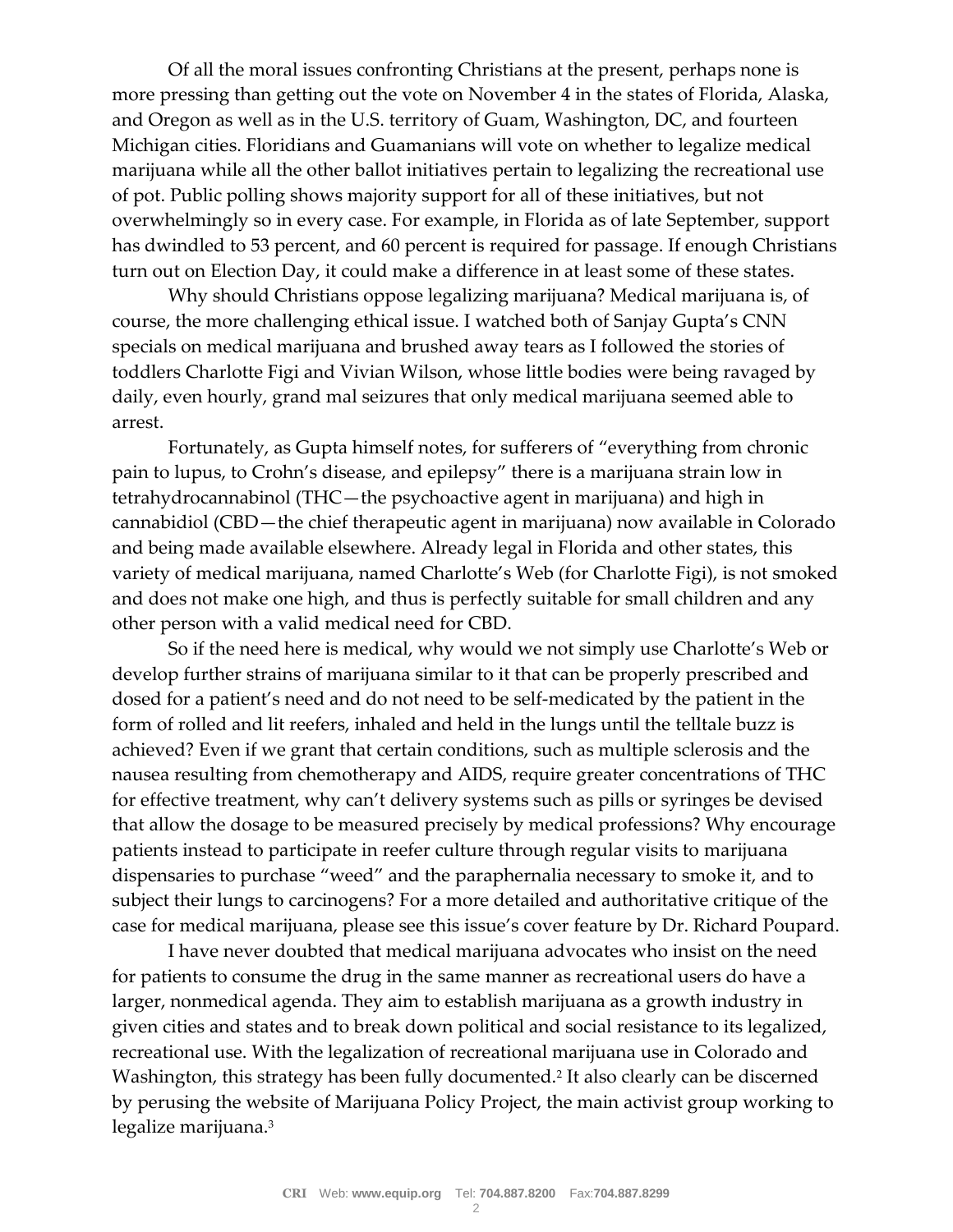But isn't marijuana less harmful and addictive than alcohol and virtually all other drugs used recreationally? Aren't potheads typically peaceful people who stay out of trouble? Isn't marijuana a mild psychedelic (mind-manifesting) drug that can enhance creativity and open the mind to spiritual perspectives? As a former pothead myself, I *concur*: pot is less harmful than other recreational drugs, including alcohol, and does have effects that some would consider beneficial. Yet I am strongly opposed to its legalization. Why?

I first should clarify that I am not saying that marijuana possession should be treated in the same manner as possession of heroin, cocaine, or other hard drugs. I support the idea of treating possession of small amounts as a misdemeanor with a small fine for a first offense and increasingly larger fines for repeated offences, rather than incarceration. On the other hand, possession for the purpose of sale should be classed as a felony and involve jail time.

The argument that marijuana is less harmful than alcohol and therefore it is a double standard for marijuana sale and use to be illegal while alcohol sale and use is not does not fly for at least two reasons. First, alcohol, though certainly subject to abuse, need not be used for the express purpose of intoxication. Many people enjoy the taste of wine or beer with a meal and will normally limit themselves to one glass per meal so as not to become inebriated. On the other hand, people generally do not smoke marijuana because they enjoy its pungent aroma or the feeling of setting their lungs on fire while inhaling its potent smoke! This is a distinction with a difference that needs to be factored in to any discussion of legalization.

Second, the fact that the genie is out of the bottle with alcohol and any talk of criminalizing its use is unrealistic does not lead to the conclusion that we should let the genie out of the bottle with marijuana as well. We already have enough people getting high in America because of the easy access to alcohol, with many of these driving under the influence and/or dissipating their lives—emotional cripples who escape from their problems in an alcoholic haze instead of growing as human beings. Do we want to see the number of such people increase significantly by providing easy access to marijuana as well? How many stoned people can one society stand before reaching a tipping point that affects productivity, health costs, and public safety?

I remember as an eighteen-year-old taking my dad's Lincoln Continental for a spin with my friends while we passed a joint (marijuana cigarette) around the car. I got so stoned that the futuristic (for 1970) controls on the car made me think I was driving a spaceship. Only later did I realize I'd been driving the wrong way down a one-way street. Thank God that the only consequence of this particular instance of oblivion in motion was a few shocked people. Yes, a responsible person would not have driven under the influence, but a certain percentage of any population—especially the young is going to behave irresponsibly. When marijuana is made easily accessible, the number of incidents like this surely will increase. (As if to underscore the point, the local news just reported that a twenty-one-year-old female, driving with marijuana, a smoked pipe, and other pot paraphernalia in her car, knocked a sixteen-year-old bicyclist over a Vero Beach, Florida, bridge to his death.<sup>4</sup>)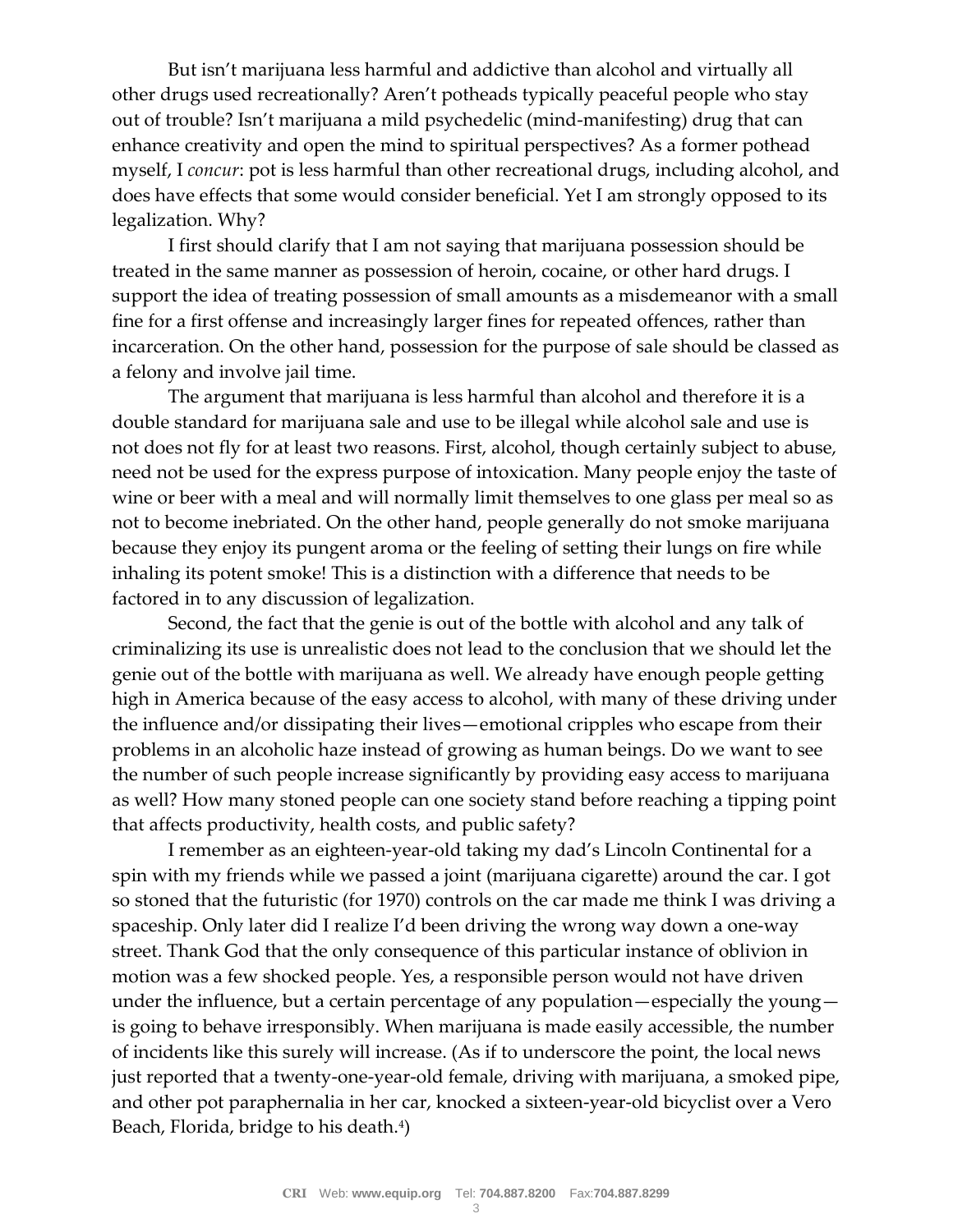The libertarians among us will protest that there should be no victimless crimes. They maintain that the role of government should be to protect the rights of each citizen to life, liberty, and property, but not to legislate morality. While I too value the rights of life, liberty, and property, I find the libertarian belief that less government is always better government to be naively optimistic, as if people will naturally do the right thing when left alone.

Law has didactic value in a civilized society. When government brands a specific activity as illegal, it is sending a message to its citizens that the behavior is socially taboo. A government's statutes on behaviors, ranging from prostitution to abortion to gambling to recreational drug use, help frame the moral universe its citizens inhabit.

For example, not too many decades ago, most Americans had to leave their state and visit "Sin City" to gamble. Now that all states besides Utah and Hawaii permit gambling at least in one form and often in many, people are much less likely to consider gambling a vice. In fact, with twenty states actually facilitating and encouraging gambling through state-run lotteries, people often view their gambling as a *public*   $\emph{service}$ , since the money *allegedly<sup>5</sup>* increases funding for public schools or supports some other worthy cause. Likewise, once the recreational use of marijuana is legalized, then the compunction many would experience when they enter the shadowy world of an illegal activity will be gone. Marijuana legalization undoubtedly will result not only in significantly greater marijuana use but also in one more searing of the collective American conscience.

Let's say that despite our best turnout at our local polling places on November 4, recreational or medical marijuana becomes legal in our city or state. Or, let's say that one day cannabis is removed from Schedule 1 of the Controlled Substance Act and its possession is no longer a federal crime. What should Christians do?

*Christianity Today* (*CT*) has addressed this topic in an article titled "You're Free to Toke Up. But Don't."<sup>6</sup> *CT* is to be commended for advising, "Don't," but they treated this issue as if it belonged among the doubtful things discussed in Romans 14. In other words, since Scripture is silent on the matter and the practice is becoming legal, only a legalist would tell you it's a sin to smoke dope, but it is not an edifying practice, and so wisdom dictates that you abstain.

Is Scripture really silent on the matter? I'm not a legalist, but I won't hesitate to tell you that Christians should not partake in cannabis. Perhaps a snippet of my personal testimony will help you understand my deep conviction on this issue.

I have detailed elsewhere my search for truth,<sup>7</sup> which first led me through a study of philosophy that dead-ended, and then led me in desperation to experiment with psychedelic drugs, which resulted in my conversion to Eastern philosophy. The same account also details how the risen Jesus Christ dramatically intervened not once, but twice in my circumstances, in ways I could not deny, to bring His gospel to me.

As my published testimony details fully, the one sore point between the Lord and me during this period was my use of drugs, particularly marijuana. On the occasion of my first encounter with Christ, the couple in Laguna Beach, California, who led me through the sinner's prayer referred me to Calvary Chapel, at that time just a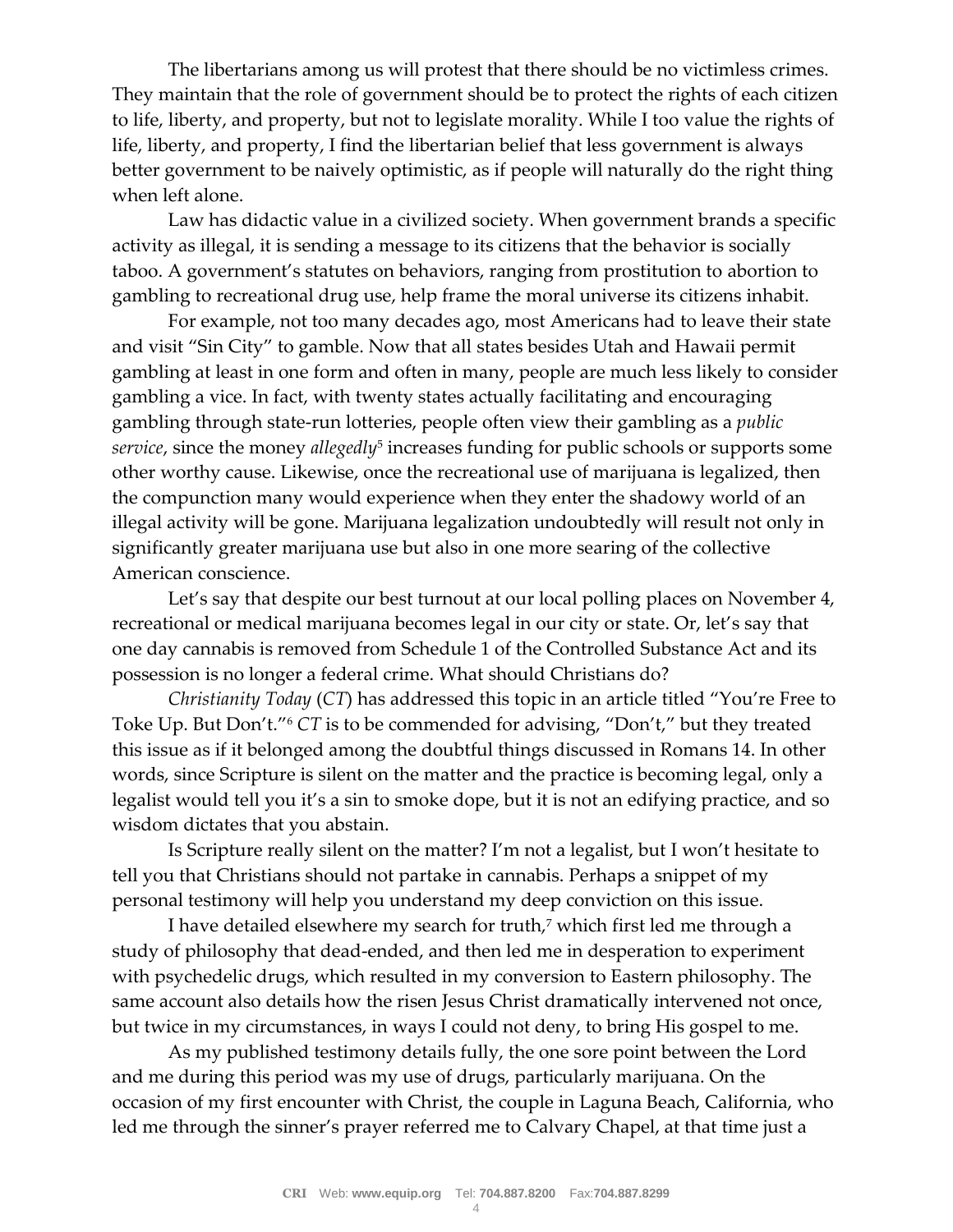little church in Santa Ana that was bursting at the seams with young converts from the drug culture. Seeking to determine my boundaries, I asked the most pertinent question: "Does anybody at Calvary smoke marijuana?" They should have answered, "Even if someone does, you shouldn't!" Instead they soft-pedaled it, with one asking the other, "Doesn't [so-and-so] smoke grass?" From that answer, I gathered something akin to what people might gather from the *CT* article: "It's not the most accepted practice, but you can get away with it." So after that first encounter with the gospel, my spiritual odyssey continued with a Bible in one hand and a joint in the other.

My ongoing use of marijuana ensured that much of my pursuit of God would be conducted in altered states of consciousness, during which I experienced intense psychic phenomena and received teachings from an Inner Voice I assumed to be God's. My desire to reconcile my use of marijuana with my acceptance of Jesus led me to embrace a New Age/esoteric interpretation of Christianity in which Jesus was an Ascended Master, and we all could become Christs, just like him. My Inner Voice told me that the one thing that stood in the way of my achieving "Christ consciousness" was that I had not yet surrendered possession of my entire being to him. I began to do so, but it was at that point that the biblical Christ intervened in my experience again, making it clear that if I was to follow Him, it would be according to the Bible alone and without the use of psychedelic drugs. I finally surrendered to this living Christ and the occult phenomena that had now become a regular part of my life, even when not on drugs, disappeared. It was replaced by a genuine personal relationship with God, made possible through faith in the biblical Jesus and actualized by the indwelling Holy Spirit. But I still had unanswered questions that weighed heavily on my mind.

Even though I've always been an independent thinker and intellectually confident, on a more personal level, I have struggled since adolescence with negative, self-sabotaging thoughts that seemed to take on a life of their own. One of the desirable effects of marijuana had been that it disrupted habitual thought patterns and usually allowed me to rise above the negativity (although occasionally the exact opposite would happen). When I stopped smoking grass, the negative thoughts returned with a vengeance and were now directly opposing my ability to live the Christian life fruitfully. Although this sounds like the Devil, and the Devil likely played a role in getting this problem started, these were clearly my own run-away thoughts, operating at a level that was hard for me to get a grip on. It was primarily an issue of self-control, not spiritual warfare per se. I prayed about it often to no avail, and I knew that an occasional marijuana cigarette would likely take care of it. On top of this, I still didn't understand exactly what had been wrong with my marijuana use, since it had seemingly made me a better, more spiritually minded person.

One night at the Shiloh house in Ashland, Oregon, where I began my life as a Christian disciple, while everyone else was downstairs, I went into a prayer closet and prayed: "Lord, you know I've given up [psychedelic] drugs and I will never use them again, but please help me understand what is wrong with them." I rose up from prayer, went downstairs, and sat on a couch next to  $Tom<sup>8</sup>$  the guy whom the Lord had used to straighten me out about drugs, and his fiancée, Liz, $^s$  just in time to hear them mention  $\,$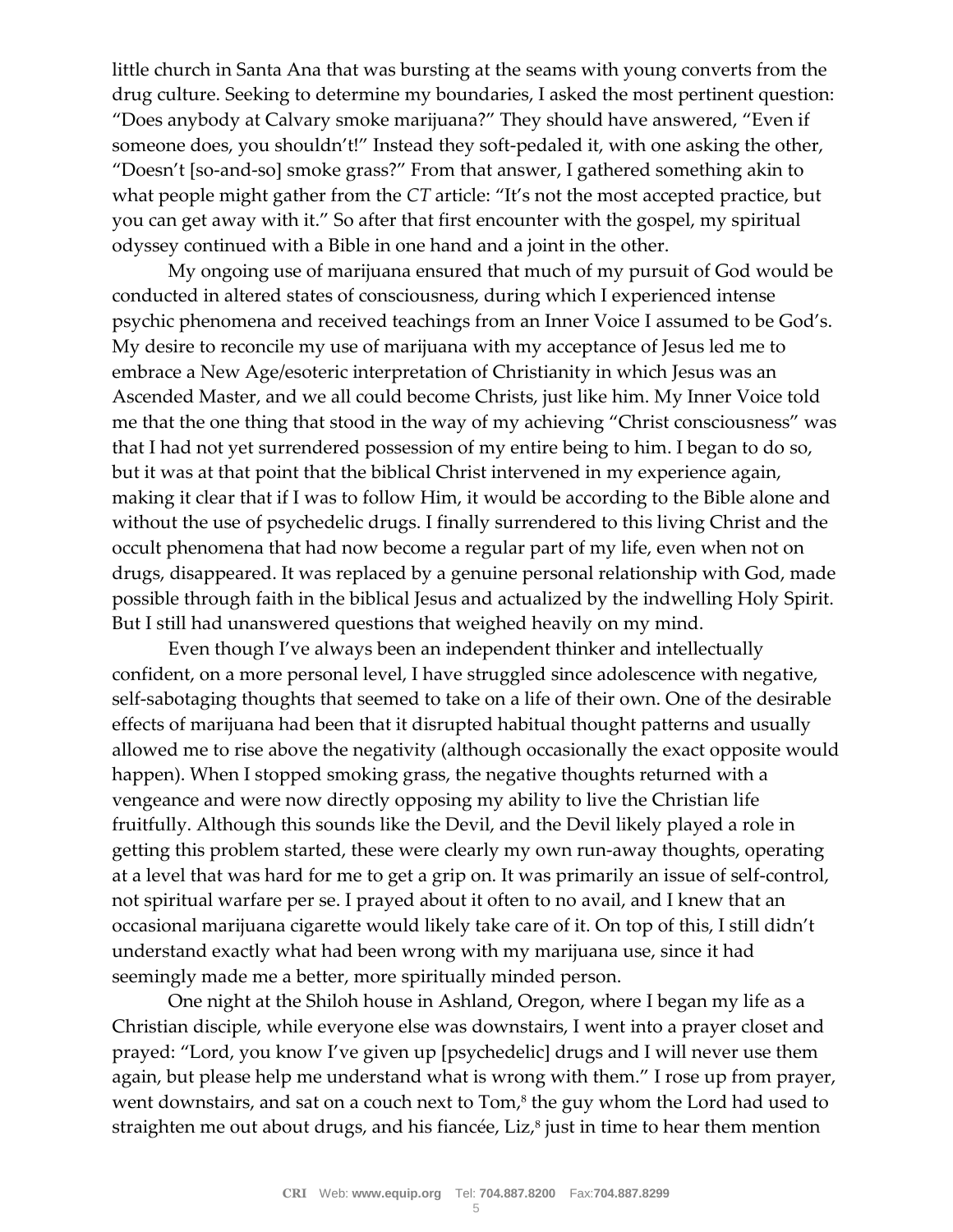drugs. "What was that you were saying?" I asked. "I was just telling Tom," Liz replied, "that I'm writing my sister a letter, because although she accepted the Lord at the same time the rest of us did, she has gone back to smoking grass. I'm writing to warn her that drugs open your mind to a spiritual realm, but that realm is not of God, and it gives you a false peace and a false light so that you think you're on the road to God, when actually you're on the road to hell."

This answered prayer completely satisfied me. I came to understand the subtlety of Satan, who "disguises himself as an angel of light" (2 Cor. 11:14 NASB). It was the beginning of spiritual discernment for me, which would lead me into a lifetime of discernment ministry.

Indeed, decades of research have led me to the conclusion that trancelike states of consciousness, whether produced by drugs, meditation, yoga, chanting, ecstatic dancing, or other methods, are the breeding ground for all spiritual experience outside of the biblical God and Christ. This is why it is necessary for mediums to achieve a trance state before they can make contact with the spirit world. Practitioners of divination and magic also typically induce an altered state in order to make contact with familiar spirits that help them perform their crafts. And the degree of trance needed for mediumship, divination, and magic is generally lighter than the degree of trance achieved through smoking marijuana, so when the Bible condemns these occult practices (Deut. 18:9–14), we can rightly assume it would condemn any other practice that would open our minds to greater demonic influence.

Furthermore, when the New Testament condemns sorcery, the Greek word is *pharmakeia*, from which we get our English word *pharmacy*. The practice referred to using drugs to open the mind to spirits for the purpose of enlisting their aid in casting spells. This does not properly apply to *all* drugs but to drugs that facilitate visionary states; that is, *psychedelic* or *hallucinogenic* drugs. Does anyone want to argue that it is OK to open one's mind to the spirit world as long as one does not intend to practice occult arts? Think about what spirit world it is you'd be opening up to, and I think it will be clear that these passages apply to the use of such drugs for *any* purpose.

Because we are fallen, evil spirits already have access to our minds. If we disrupt our thought processes and create a passive or void state, they will be happy to rush in and fill that void with their lies. *This is the kind of mental state that marijuana naturally induces*.

The Christian contemplating the use of medical marijuana (high in THC) has to ask himself or herself, "Is physical health more important than spiritual health? Is there a time when taking spiritual risks is justified?" Medical marijuana offers Satan a strategic way to get a stronger foothold not only in the culture but also in the church.

God's ways often are not the easiest, but they are always the best. Marijuana provided me with an easy way to deal with my negative thoughts, but at the cost of a depersonalization process that was making me less than what God had created me to be (since it was the displacement of my ego or sense of identity that enabled me to slip out of the hold of unwanted thoughts). After struggling for years with this, but hanging in there with the Lord, one day I prayed, "Lord, please show me how to bring my